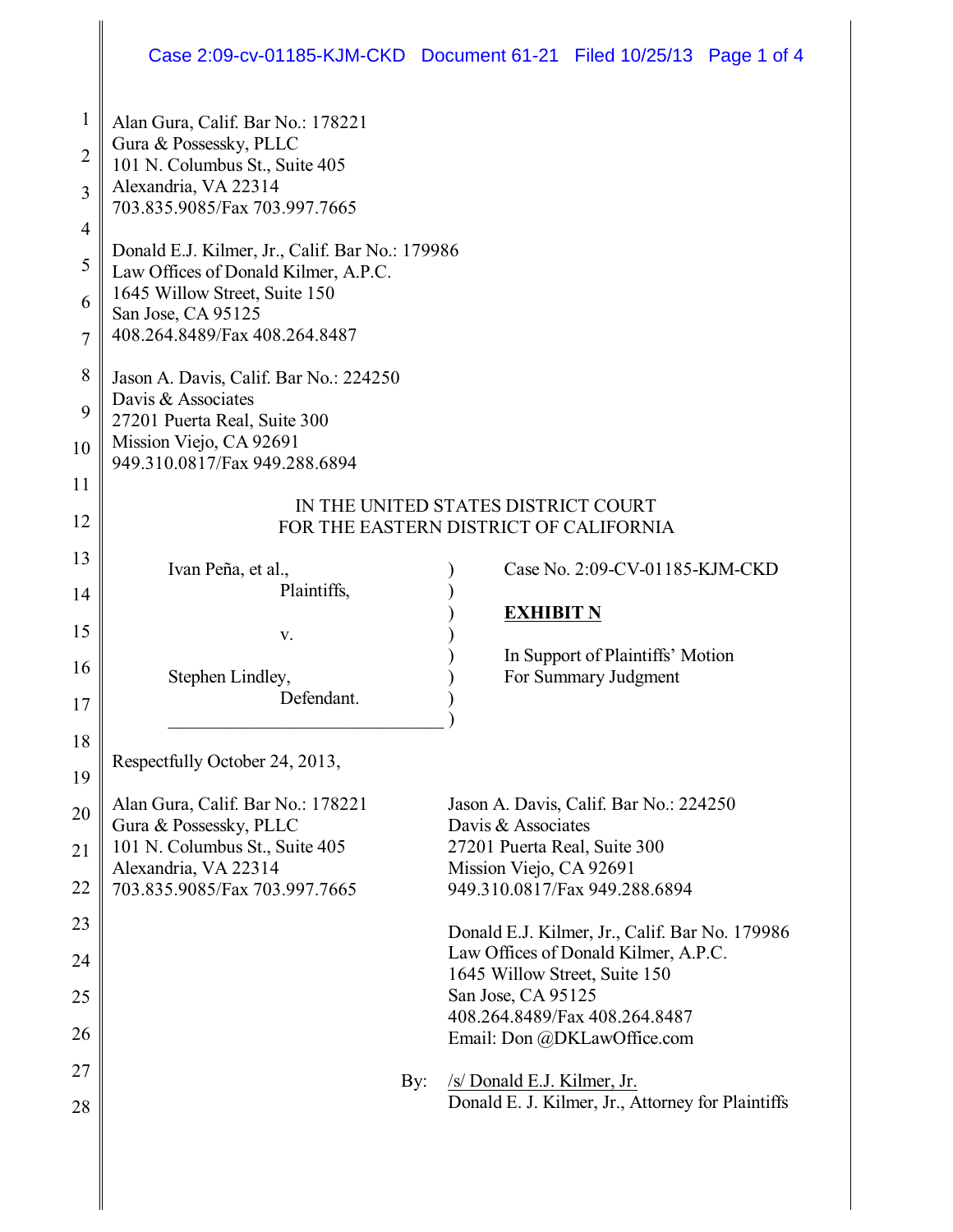#### **Kamala D. Harris, Attorney General**

| <b>California Department of Justice</b><br><b>DIVISION OF LAW ENFORCEMENT</b><br>Larry J. Wallace, Director          | <i><b>INFORMATION</b></i><br><b>BULLETIN</b> |                           |
|----------------------------------------------------------------------------------------------------------------------|----------------------------------------------|---------------------------|
| Subject:                                                                                                             | No:<br>2013-BOF-03                           | Contact for information:  |
| <b>Certification of Microstamping Technology</b><br>pursuant to Penal Code section 31910,<br>subdivision $(b)(7)(A)$ | Date:<br>May 17, 2013                        | <b>Bureau of Firearms</b> |

## **TO: California Licensed Firearms Dealers, California Department of Justice Certified Laboratories, Firearm Manufacturers with Firearms listed on the Roster of Handguns Certified for Sale in California, and all other interested persons/entities**

The purpose of this bulletin is to inform California licensed firearms dealers, California Department of Justice certified laboratories, firearm manufacturers with firearms listed on the Roster of Handguns Certified for Sale in California, and all other interested persons/entities of the Department of Justice's certification on May 17, 2013 pursuant to Penal Code section 31910, subdivision  $(b)(7)(A)$  that the microstamping technology is available to more than one manufacturer unencumbered by any patent restrictions.

## **Background**

In 2007, Assembly Bill 1471 was passed and signed into law, requiring all semiautomatic pistols to be equipped with microstamping technology—"a microscopic array of characters that identify the make, model, and serial number of the pistol, etched or otherwise imprinted in two or more places on the interior surface or internal working parts of the pistol, and that are transferred by imprinting on each cartridge case when the firearm is fired." (Pen. Code, § 31910, subd.  $(b)(7)(A)$ .) The legislation further provided that this requirement becomes effective when the Department of Justice "certifies that the technology used to create the [microstamp] imprint is available to more than one manufacturer unencumbered by any patent restrictions." (*Ibid*.)

## **Certification of the Microstamping Technology**

On May 17, 2013, the Department of Justice issued a certification that the microstamping technology is available to more than one manufacturer unencumbered by any patent restrictions. A copy of the certification is attached to this bulletin.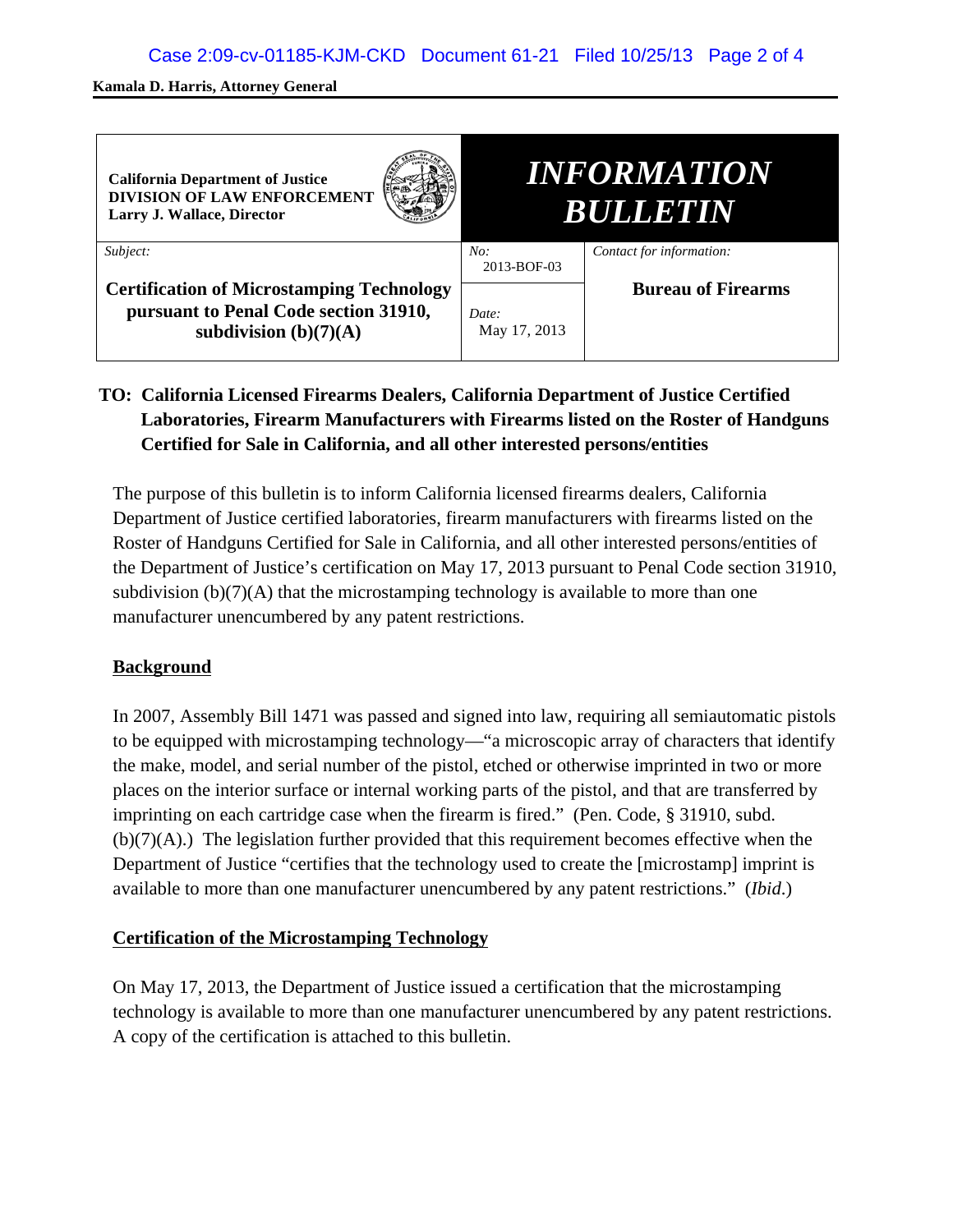#### **Effect of the Department's Certification**

Following the issuance of the Department of Justice's certification, the provisions of Penal Code section 31910, subdivision  $(b)(7)(A)$  are in immediate effect. Therefore, to be listed on the Roster of Handguns Certified for Sale in California, a semiautomatic pistol must be equipped with microstamping technology—i.e., a microscopic array of characters that identify the make, model, and serial number of the pistol, etched or otherwise imprinted in two or more places on the interior surface or internal working parts of the pistol, and that are transferred by imprinting on each cartridge case when the firearm is fired. (Pen. Code,  $\S$  31910, subd. (b)(7)(A).) Semiautomatic pistols already listed on the Roster of Handguns Certified for Sale in California will remain on the roster and need not incorporate the microstamping technology provided that the firearms comply with Penal Code sections 32015, 32020, and 32030.

Also, please consult the Department's regulations for more information regarding how microstamping technology should be incorporated within all semi-automatic pistols and tested for compliance with Penal Code section 31910, subdivision (b)(7)(A). (See Cal. Code Regs., tit. 11, *§§* 4046 et seq.) A link to a copy of the applicable regulations can be found at the following website: http://oag.ca.gov/firearms.

For any questions regarding the Roster of Handguns Certified for Sale in California and/or the certification of microstamping technology, please contact Leslie McGovern at (916) 227-4024 or leslie.mcgovem@doj .ca.gov.

Sincerely, STEPHEN J. LINDLEY, Chief

**Bureau of Eirearms** 

For KAMALA D. HARRIS Attorney General